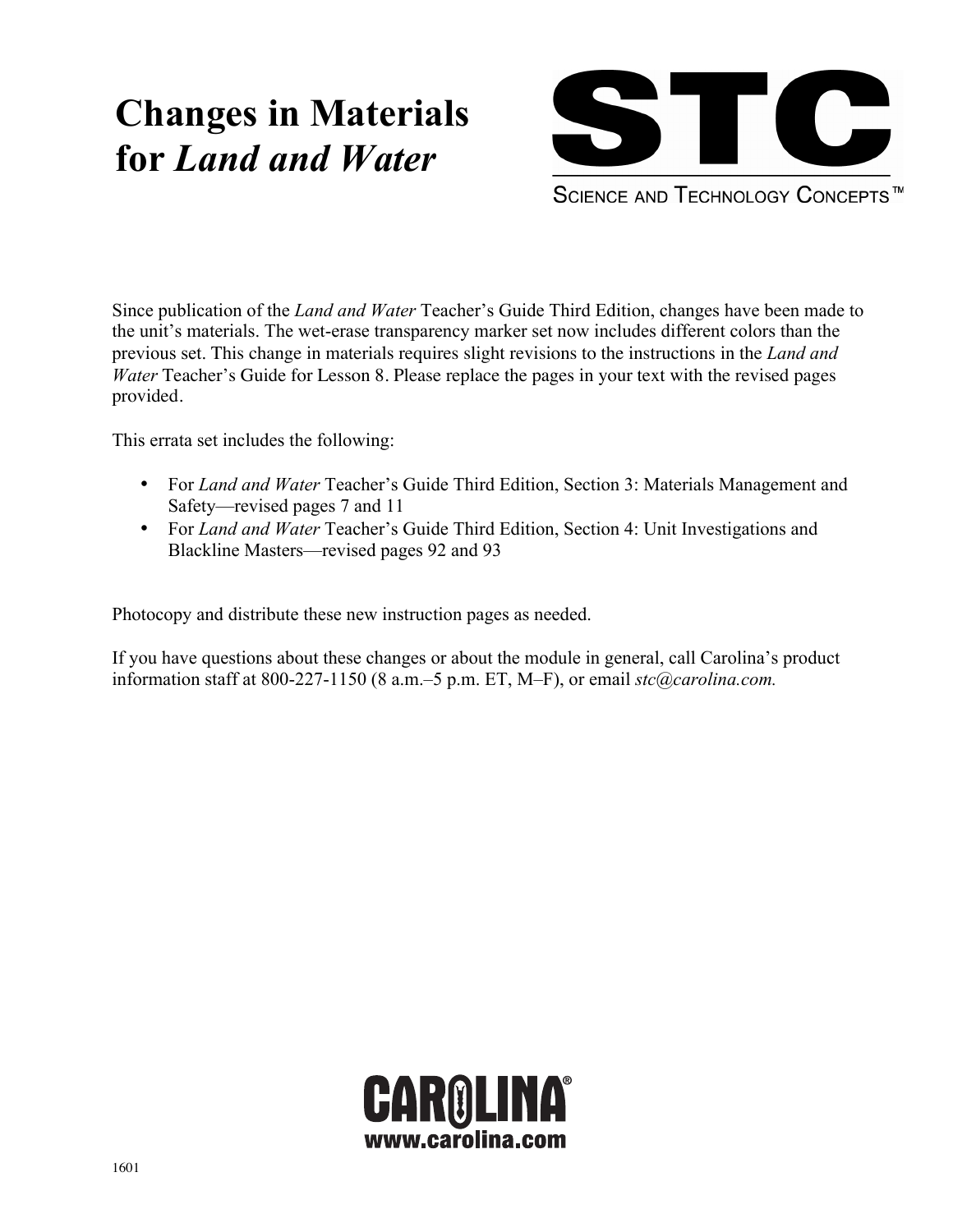| <b>Item Description</b><br>in Teacher's Guide                                | <b>Description on Packing List</b>          | <b>Lesson Number (Quantity Used)</b>                                                                                                                                     |
|------------------------------------------------------------------------------|---------------------------------------------|--------------------------------------------------------------------------------------------------------------------------------------------------------------------------|
| Rubber stopper                                                               | Pack of 8 rubber stoppers,<br>size 00       | 2 (8), 3 (8), 4 (8), 7 (8), 8 (8), 9 (8), 10 (8), 11 (8),<br>12 (8), 13 (8), 14 (8), 15 (8), 16 (8),<br>Additional Assessment 2 (8)                                      |
| Ryegrass seed                                                                | 10 oz pack of rye seed                      | 13 (240 mL)                                                                                                                                                              |
| Self-stick label, 2.3 x 8 cm<br>$(7/8 \times 3\frac{1}{4}$ in)               | Pack of 30 self-stick labels                | 7(56)                                                                                                                                                                    |
| Set of crayons (orange, black,<br>gold, brown, blue, green)                  | Pack of 6 crayons                           | 4 (8), 6 (8), 10 (8), 12 (8), 15 (8), 16*                                                                                                                                |
| Set of water-erase, broad-tip<br>markers (red, blue, green, black)           | Pack of 4 wet-erase<br>transparency markers | 8 (8), 9 (8), 11 (8)                                                                                                                                                     |
| Sheet of 3-mil, clear plastic<br>sheeting, 45 x 60 cm (18 x 24 in)           | Roll of clear plastic sheeting              | 8 (8), 9 (8), 11 (8), 13 (8)                                                                                                                                             |
| Small absorbent pad, 58.4 x 61 cm<br>$(23 \times 24)$ in)                    | Small absorbent pads                        | 2 (8), 3 (8), 4 (8), 7 (8), 8 (8), 9 (8), 10 (8), 11 (8),<br>12 (8), 13 (8), 14 (8), 15 (8), 16 (8),<br>Additional Assessment 2 (8)                                      |
| Spoon                                                                        | Pack of 8 plastic spoons                    | $2(8)$ , 3 $(8)$ , 4 $(8)$ , 5 $(8)$ , 6 $(8)$ , 7 $(8)$ , 8 $(8)$ , 9 $(8)$ ,<br>10 (8), 11 (8), 12 (8), 13 (8), 14 (8), 15 (8), 16 (8),<br>Additional Assessment 2 (8) |
| Sprinkler head                                                               | Pack of 8 sprinkler heads                   | 3(8)                                                                                                                                                                     |
| Toothpick                                                                    | Box of flat toothpicks                      | 7 (56), 12 (160), 15 <sup>+</sup>                                                                                                                                        |
| Ultra Velcro <sup>®</sup> hook type, 5 x 30 cm<br>$(2 \times 12 \text{ in})$ | Ultra Velcro <sup>®</sup> hook strip        | 4(8 in)                                                                                                                                                                  |
| Ultra Velcro <sup>®</sup> loop type, 5 x 75 cm<br>$(2 \times 30 \text{ in})$ | Ultra Velcro <sup>®</sup> loop strip        | 4(8 in)                                                                                                                                                                  |
| White fine-grain sand                                                        | 3 lb of #70 white sand                      | 4(4)                                                                                                                                                                     |

\* All remaining materials, used and unused.

† As needed.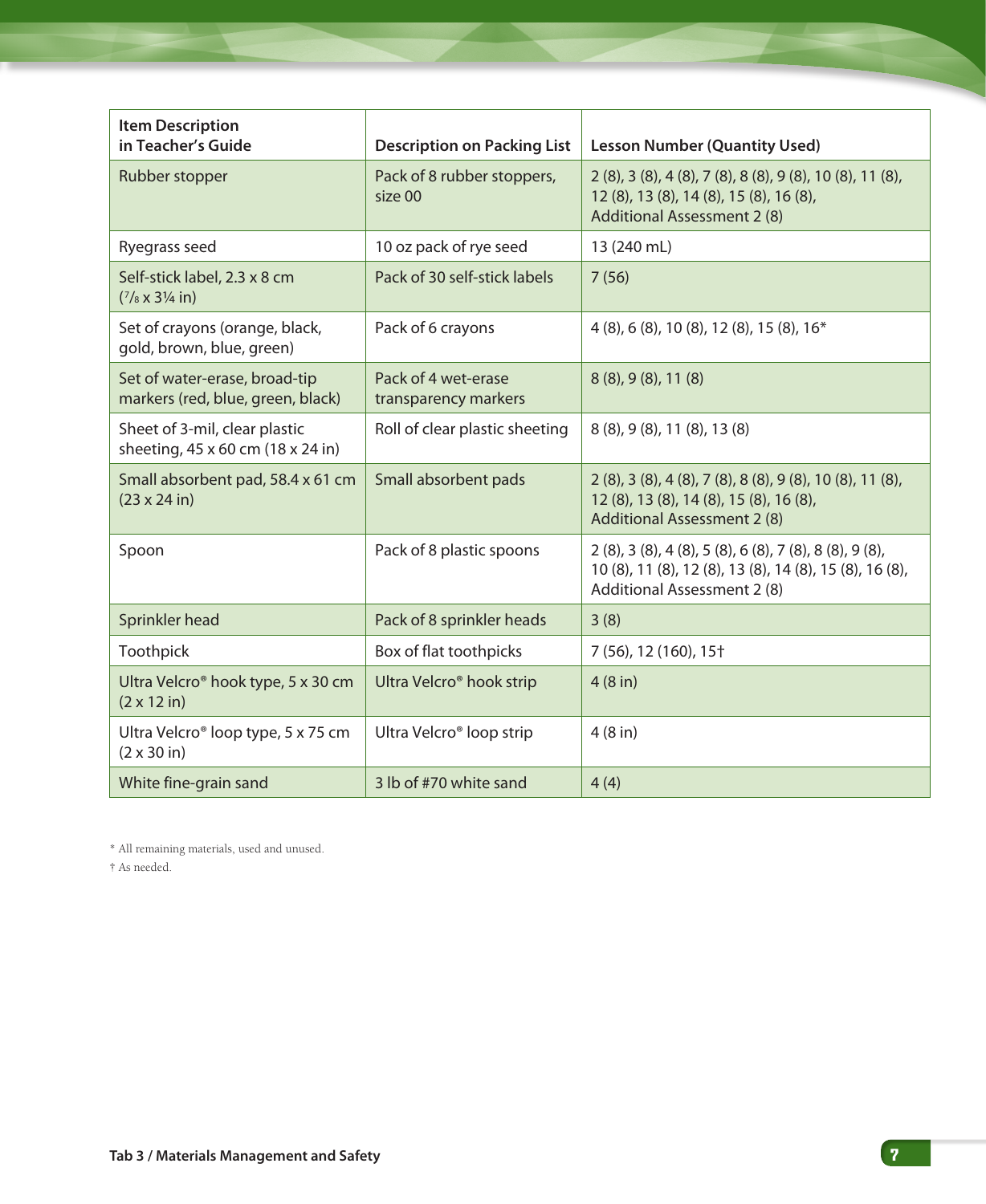# **Aerial Drawing Tips**

Students learn to create aerial drawings of their stream tables in Lesson 8. Using a rubber band, they attach plastic sheeting to their stream tables and draw their stream table results on the plastic from a "bird's-eye view." This helps students see their entire stream system and identify some of its parts. In Lessons 9 and 11, it is suggested that students create an aerial drawing of their results. When you post the group drawings on newsprint in these two lessons, students can easily compare results. At the close of the unit, each group (or the entire class) will bind its aerial drawings and create a "Big Book of Streams."

After Lesson 8, the materials needed to complete the aerial drawings are not relisted. Instead, the term "aerial drawing materials" will indicate that students need to use the following items:

## **Aerial Drawing Materials for Each Group**

- 1 large rubber band, 17.5 x 0.3 cm (7 x 1⁄8 in)
- 1 sheet of 3-mil, clear plastic sheeting, 45 x 60 cm (18 x 24 in)
- 1 set of water-erase broad-tip markers (red, blue, green, black)
- 1 sheet of white drawing paper, about 30 x 45 cm (12 x 18 in) Scissors
- 1 large paper clip
- 1 sheet of loose-leaf paper, 22 x 28 cm (81⁄2 x 11 in)

**Note:** The *Land and Water* unit kit contains two types of plastic. Be careful that you do not confuse them. Plastic wrap is used for modeling the water cycle in Lesson 2. Plastic sheeting is used for the aerial drawings in Lessons 8 and 9 and is optional in Lesson 11.

## **Cleanup**

**Cleanup and rinse station:** Proper cleanup is vital to this unit. You may want to set up a cleanup and rinse station. Here are some suggestions:

- Line a trash can with a plastic bag.
- Set out two of the 3.8-liter (1 gal) buckets. Fill these "rinse buckets" halfway with water. Students will use the buckets to clean their soiled hands or materials.
- Use a bottle brush to clean the graduated cylinders (Lessons 6, 13, 14).
- Set out paper towels.
- Keep a broom, dustpan, and other cleanup materials on hand.

**Cleanup Procedures:** Establish general cleanup procedures with your students early in the unit. Specific cleanup procedures are listed at the end of each lesson in the teacher's guide, on the student instructions sheets, and in the Student Investigations book. Decide if you want to have a student or adult volunteer create a large class poster of cleanup procedures. The poster should include, but not be limited to, the following steps:

- Tilt your stream table to drain any extra water into your catch bucket.
- From the inside of the stream table, put the rubber stopper in the hole. Push it in.
- Place your filled catch bucket in the cleanup area until it is time to dump it.
- Remove the cup from your stream table.
- Stack your stream table with the others. Your teacher will tell you how.
- Rinse spoons and other soiled materials in the rinse buckets.
- Use a bottle brush at the rinse bucket to clean the cylinders.
- Return stream table materials to your group's storage container.
- Return all other materials to the distribution center or permanent stream table station.
- Lay out any wet pads to dry.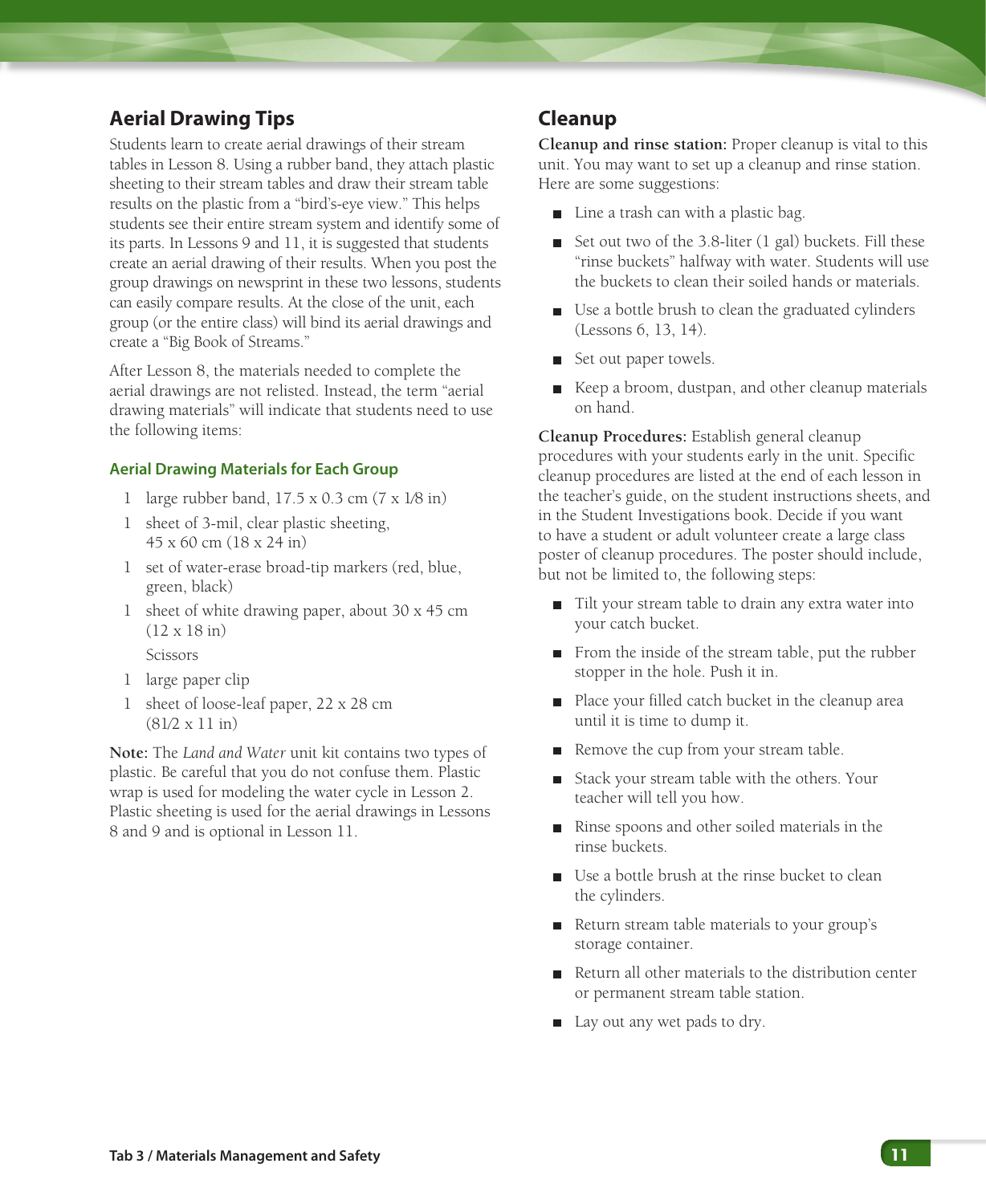Drawing aerial views may be challenging for many students. To help them develop this skill, you will ask students to cover their stream tables with a sheet of plastic and secure it with a large rubber band. As students observe their stream tables from above, they will use colored markers to outline on the plastic sheet itself the shape and features of their stream tables from this bird's-eye view.

Students will compare their group aerial drawings and then create a class aerial drawing to establish the common parts of a stream and become familiar with the vocabulary that identifies these parts. Although students might identify only the head, channel, mouth, and delta of a stream in their class drawing, there are many parts of a stream system. Some of them include

- **Rill:** A narrow channel carved by runoff.
- **Gully:** A rill widened by flowing water.
- **Channel:** The course along which water moves.
- **Stream:** A naturally flowing body of water.
- **Tributary:** A stream that flows into a larger stream (river) or a lake.
- **River:** A flowing body of water of considerable volume that forms when tributaries converge.
- **Head:** The beginning of a stream where runoff has cut a channel.
- **Mouth:** The point at which water from a stream discharges into another body of water, such as a larger stream (river), lake, or ocean.
- **Drainage basin:** All of the land drained by a river and its tributaries.
- **Delta:** A flat plain created by the deposition of sediment at the river's mouth. A delta can be **arcuate,** or bow shaped, like the Nile Delta. It can also be **bird's foot,** or triangular, like the Mississippi Delta.
- **Floodplain:** A relatively flat area paralleling a section of the stream and comprising loose sediment, such as silt. The sediment is deposited when the stream periodically overflows its banks.
- **Valley:** A long, low area carved by a stream or glacier and bounded by higher areas on both sides. Valleys can range from narrow ones bounded by steep cliffs to wide ones bounded by broad, flat plains.
- **Canyon:** A deep, steep-walled gorge carved in rock by the erosive action of a stream or glacier.

Students may discover that adding color, labels, or symbols to their aerial drawing makes identifying the parts of their stream table easier. Students can color code their drawing, using, for example, blue for the stream channel, red for the floodplain, and black for the delta. As the unit progresses and students add vegetation to their stream tables, they may use green to represent these areas. Other students may decide to use **pictographs** (symbols that look somewhat like the objects they represent) and a **legend,** or explanatory list, that identifies these features. All these features make aerial drawings easier to interpret. However, it is best to let students discover these techniques for themselves as they share drawings among groups, discuss drawing techniques, and create new aerial drawings in upcoming lessons.